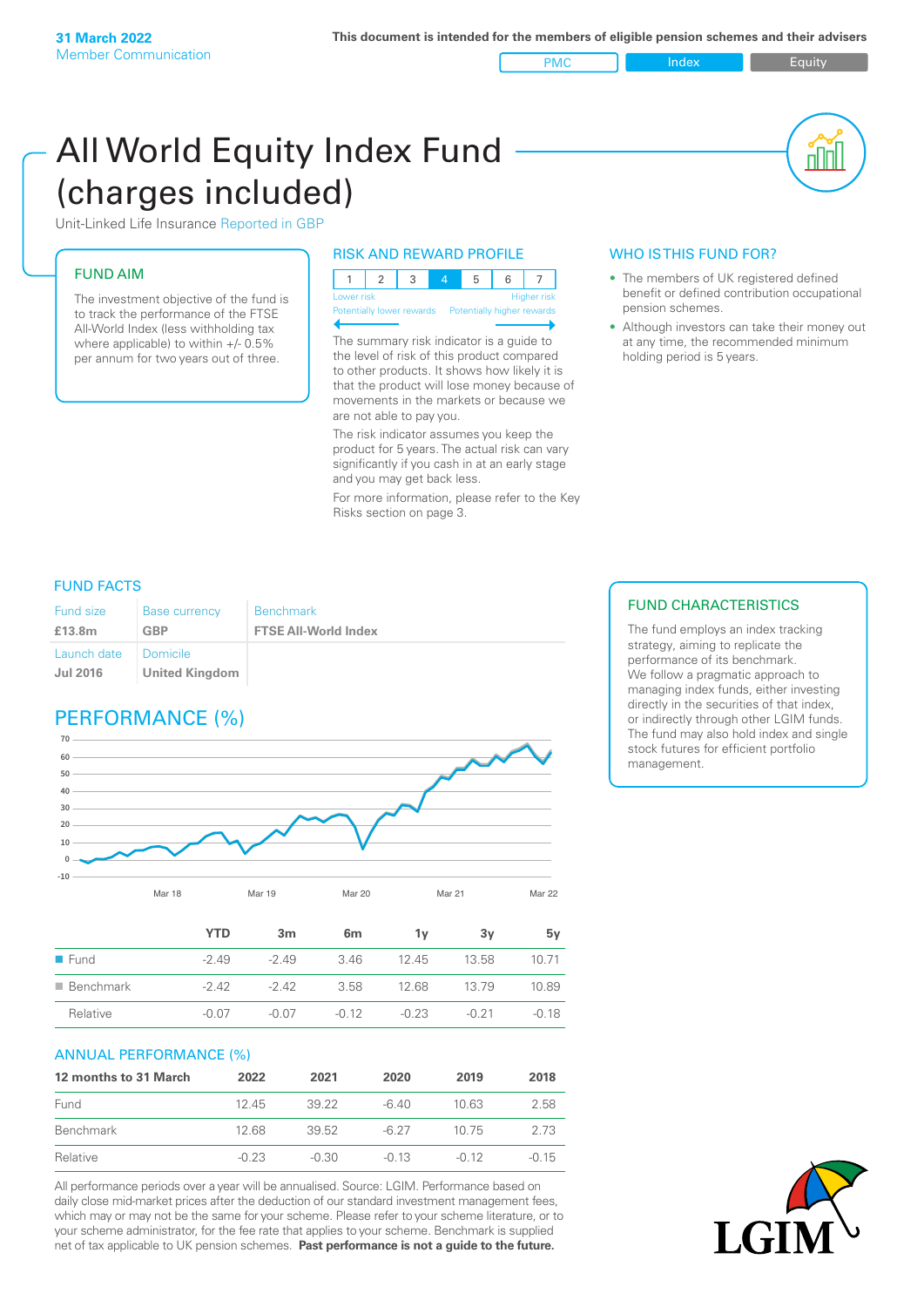# All World Equity Index Fund (charges included)

Unit-Linked Life Insurance Reported in GBP

# PORTFOLIO BREAKDOWN

All data source LGIM unless otherwise stated. Totals may not sum due to rounding. In order to minimise transaction costs, the Fund will not always own all the assets that constitute the index and on occasion it will own assets that are not in the index. The number of fund holdings can differ from the index due to corporate events and proxy holdings.



### SECTOR (%)

| ■ Technology               | 22.9 |
|----------------------------|------|
| $\blacksquare$ Financials  | 146  |
| ■ Consumer Discretionary   | 14.4 |
| $\blacksquare$ Industrials | 12.6 |
| $\blacksquare$ Health Care | 11.5 |
| ■ Consumer Staples         | 6.2  |
| $\blacksquare$ Energy      | 4.5  |
| ■ Basic Materials          | 4.2  |
| ■ Telecommunications       | 3.1  |
| $\blacksquare$ Other       | 6.0  |
|                            |      |

# MARKET CAPITALISATION (%) TOP 10 HOLDINGS (%)

| $\blacksquare$ Large | 81.9 |
|----------------------|------|
| $\blacksquare$ Mid   | 18.1 |



| Apple                                     | 4 N            |
|-------------------------------------------|----------------|
| Microsoft                                 | 3.5            |
| Amazon Com                                | 2 <sub>1</sub> |
| Tesla                                     | 1.3            |
| Alphabet A                                | 13             |
| Alphabet C                                | 12             |
| <b>NVIDIA</b>                             | 1 <sub>0</sub> |
| Meta Platforms A                          | 0 S            |
| Taiwan Semiconductor Manufacturing Co 0.7 |                |
| Unitedhealth Group                        |                |
|                                           |                |

### REGION (%)

| North America                 | 62 7            |
|-------------------------------|-----------------|
| Europe (ex UK)                | 12 <sub>1</sub> |
| <b>World Emerging Markets</b> | 10.0            |
| Japan                         | 62              |
| Asia Pac ex Japan Dev         | 48              |
| UK (World)                    | 4 N             |
| Middle East/Africa Dev        | 02              |
|                               |                 |



The Index Fund Management team comprises 25 fund managers, supported by two analysts. Management oversight is provided by the Global Head of Index Funds. The team has average industry experience of 15 years, of which seven years has been at LGIM, and is focused on achieving the equally important objectives of close tracking and maximising returns.